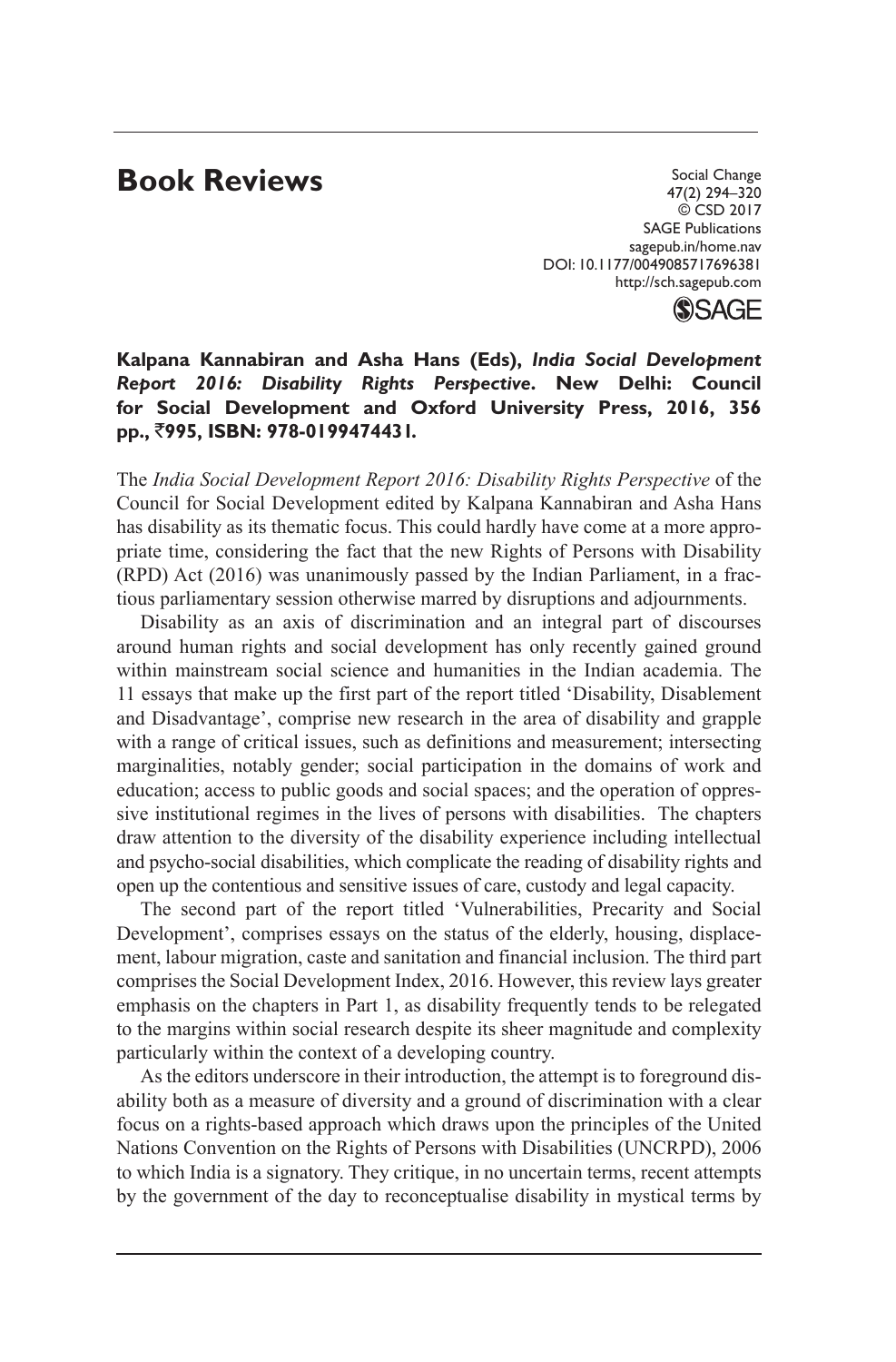floating the term *divyang* (divine bodied), pointing out that the ideas of deficiency and divine ability are '[ ] Siamese twins that constitute the disability stereotype' (p. 2). They draw attention to the lack of primary research, analysis and information on disability, and the fact that the issue of disability is largely absent from the purview of social research inquiry that tries to understand the nature of social relations. This collection of essays is an important attempt to break the impasse.

Ashwini Deshpande's chapter attempts to address the data gap by drawing upon a variety of data sets including the National Sample Survey, the Census of India, the Indian Human Development Survey and the National Family Health Survey. She underscores the need to understand the magnitude and multiple facets of disability and the overlapping disadvantages that impinge upon it, arguing that this is a pre-condition for the development of 'disabled-friendly' policies. The chapter draws attention to the ambiguities surrounding conceptual definitions of disability; likely underestimation; rural–urban differences; the gender dimension; literacy and workforce participation; and disability amongst dalit and adivasi populations. The chapter also refers to the 'disability index' which ascribes a numerical value to multiple axes of exclusion; and the 'Disability-Adjusted Life Years' (DALYs), an important index related to the economic implications of disability that is found in the development literature. The author calls upon scholars, practitioners and policy makers to deepen their understanding of the complexity of the category and the direction of policy discourse.

One of the crucial intersections that has been addressed powerfully by disability studies scholars globally and in India over the years has been that of disability and gender. The essays in this volume too embody a strong gender focus. In her chapter, Asha Hans highlights how women with disabilities fall between the gaps of gender-specific and disability-specific laws, and thus, find themselves out of the pale of policy frameworks. She deliberates upon the intersections and synergy between the UNCRPD and the Convention on the Elimination of all forms of Discrimination against Women (CEDAW) while taking us through the range of discriminations in both private and public spaces experienced by women with disabilities, including ill thought out 'welfare' schemes like providing cash incentives to men to marry women with disabilities. The chapter by Mahima Nayar and Nilika Mehrotra highlights the enhanced vulnerability of 'invisible' and 'voiceless' women with intellectual and psycho-social disabilities who face abuse, coercive treatment and violence as they are robbed of their legal capacity to make their own decisions. The 'denial of personhood and identity' (p. 189) plays out both within the home and institutional settings, where they may be subjected to incarceration and detention, forced psychiatric treatments, sterilisation and denial of reproductive rights. The chapter by Kriti Sharma draws upon a field study of state institutions in Bihar and Kashmir, and asserts that denial of rights, discrimination and violence are routine occurrences for psycho-socially disabled persons in state custody, be it in shelter homes, hospitals, detention centres or prisons (p. 199). The chapter highlights the connections between poverty, conflict, violence and mental illness. It documents in chilling detail the dehumanisation that institutionalisation brings in its wake.

Providing a nuanced perspective on disabled childhoods and care giving, Nandini Ghosh and Supurna Bannerjee draw upon case studies of girls with a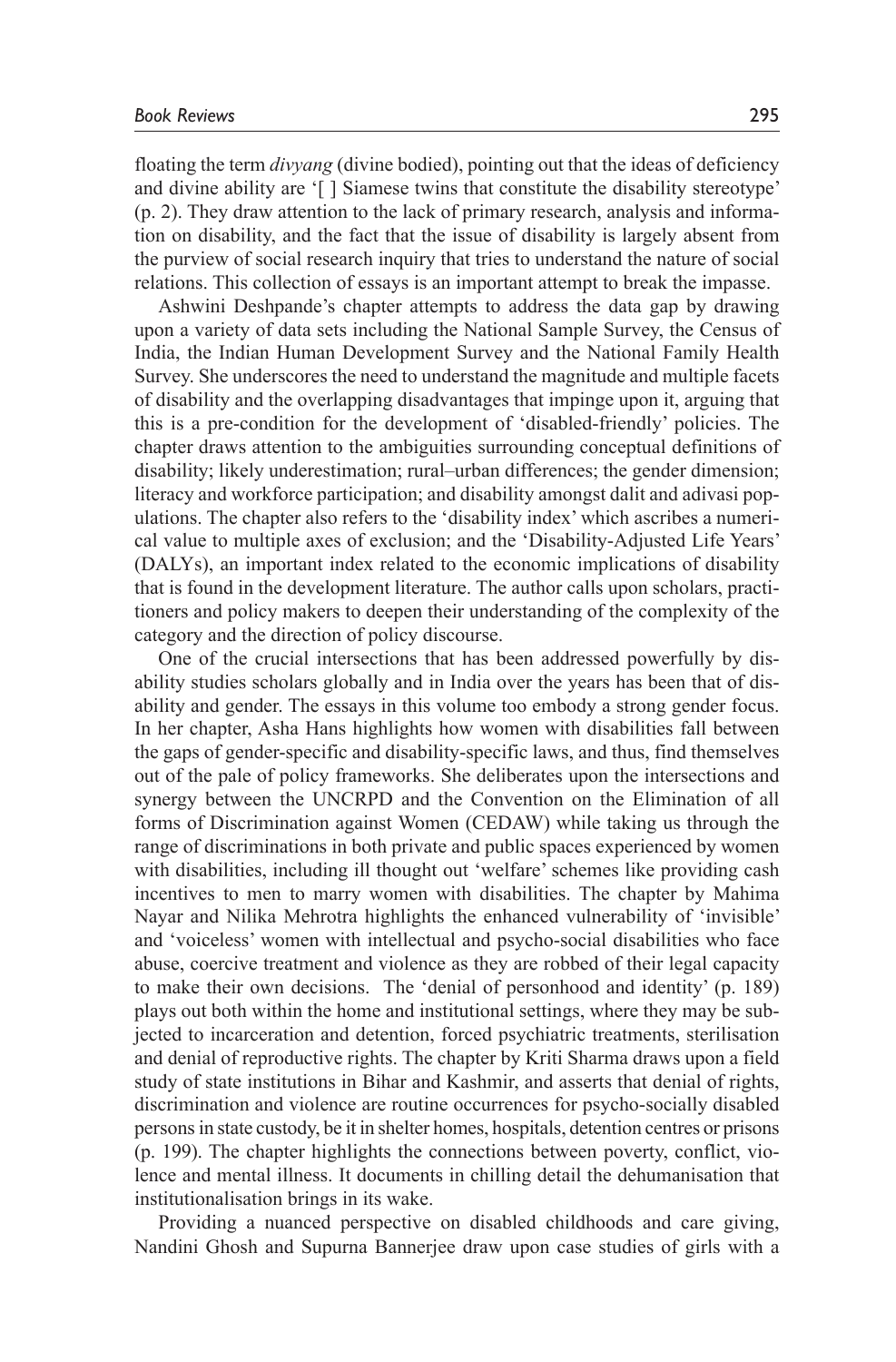range of disabilities in the states of West Bengal, Jharkhand and Odisha. Contrary to the notion that girls with disabilities experience rejection and neglect from the family, the authors highlight the extreme care and concern of parents towards their disabled daughters (sometimes leading to over-protectiveness and cossetting) and their attempts to access whatever rehabilitative, educational and other interventions that are available to them. Sadly, it is the combination of factors like abject poverty and absence of information, services and facilities that makes them give up hope, thus making for a 'heartbreaking narrative of multiple deprivations' (p. 75). Girls with high support needs become a burden for poor families, especially with the onset of puberty, and mothers become bound in care work.

Pervasive exclusion, structural and cultural barriers and stereotypes are a harsh reality with regard to educational opportunities for persons with disabilities in India. The short, reflective piece by Jo Chopra-McGowan trains the lens on the philosophy and practice of 'educational inclusion'—a much-misused term. Creating an inclusive classroom, she writes, 'challenges our ideas of comfort and capacity' and 'puts us face to face with vulnerabilities' thereby forcing us to reconsider the real meaning and purpose of education (p. 79). Emphasising the revolutionary potential of inclusive education, which is premised upon equality and the belief that every child is worthy and deserving of respect and equal opportunity, she also cautions against the mechanical herding together of children for the sake of 'head counts' and 'government quotas' (p. 80). This point finds resonance in the chapter by Kalpana Kannabiran and Soumya Vinayan which explores the challenges disability poses to higher education (HE) in India. Surveying disabled and non-disabled respondents across 23 universities in India, the study draws attention to a number of key issues that require attention in order to transform and open up higher education to the 'life experience and worldviews of persons with disabilities in all their diversity' (p. 98). Some of these include limited access and uneven spread across disabilities, particularly intellectual, psycho-social and speech and hearing disabilities; very low numbers of teachers with disabilities; the continued reliance of students with disabilities on family and peer support in the stark absence of institutional supports and reasonable accommodations, and chronic neglect of scholars with disabilities. The pervasive experiences of stigma, stereotyping and plain callousness narrated by disabled scholars make for very uncomfortable reading. The authors write, 'Recognizing the continuities between segregation and isolation in the public domain and barriers in HE is extremely important in order to move towards the dismantling of foundational exclusions.' (p. 99)

The traditional framing of persons with disabilities as weak, incapable and recipients of charity has had an adverse impact upon their access to livelihoods and their status as productive members of society. The realms of work and employment and the participation of persons with disabilities in the labour market are taken up in depth in a set of chapters that provide empirical data as well as conceptual and theoretical discussions on disabled workers within the rural and urban labourscape. Drawing upon secondary data from the Census of India and the National Sample Survey and primary data from five villages set in a range of locales in Tamil Nadu, J. Jeyaranjan and Padmini Swaminathan trace the complex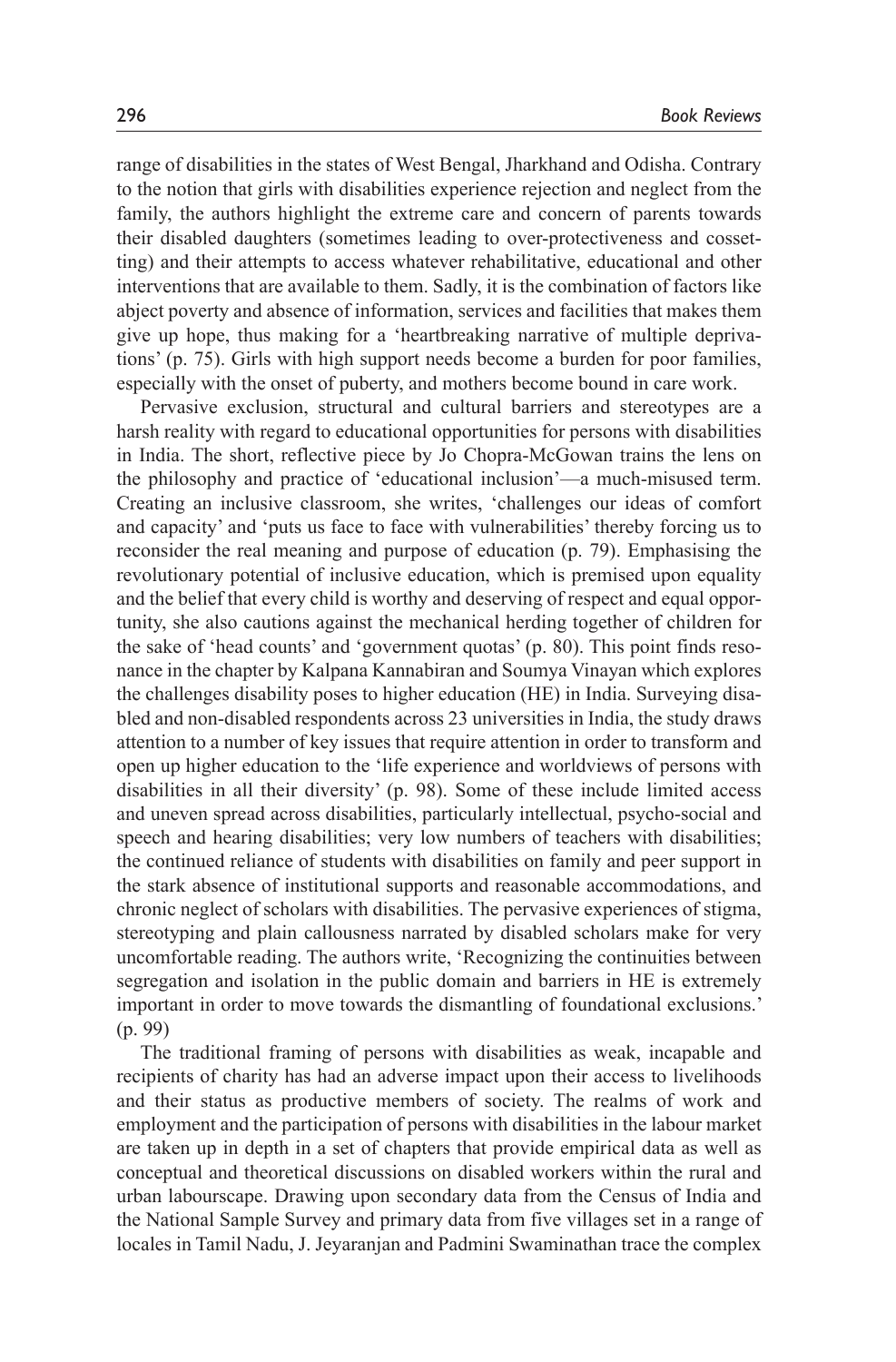intersections between social structure, economic change and shrinking spaces for persons with disabilities. The shift from traditional methods to machines, new work agreements, nucleation of families and dwindling of traditional supports compounds their exclusion, and the callous and indifferent attitude of society at large is the final nail in the coffin.

Soumya Vinayan's chapter on urban employment for persons with disabilities in Telangana draws attention to the multiple barriers faced by them in their everyday life, and attitudinal barriers that stigmatise, devalue and limit their access to social participation and the labour market. Vinayan draws our attention to the pre-conceived notion of persons with disabilities as a category of non-workers that emerged with the industrial revolution and capitalism, where only the able, productive body was deemed normative and valuable. She calls for a 'recognition of persons with disabilities as workers, through enabling conditions and reasonable accommodation, which has deep outcomes for the development of social identity of persons and their well-being' (p. 146). It is in this context that the creation of the category of 'worker with disabilities' under the Mahatma Gandhi National Rural Employment Guarantee Act (MNREGA) assumes significance, as highlighted in the chapter by Satish Agnihotri and Shruti Singh. The allocation of funds for creation of wage employment for people with disability (PWD), they argue, may not solve all the problems of PWD but does give them livelihood with a sense of dignity, moving them from a regime of charity and doles to the right to employment.

The themes that emerge in these chapters coalesce into a fundamental question, who is a 'worker'? Kannabiran's insightful chapter problematises the idea of 'ability' that underpins the discourse on labour in a fundamental way, presenting both, 'an analysis of the opacities in labour studies and law relating to disability and employment in India' as well as 'the possible ways of breaking out of the cycle of misrecognition' (p. 168). She notes the significance of the recognition of the 'worker with disability', particularly in the context of the provisions of the Rights of Persons with Disabilities Bill, a modified version of which has since been enacted into law in 2016 as earlier mentioned.

This section of the report is a significant contribution and will be an extremely useful guide for future research endeavours and policymaking. The chapters provide both a broad macro-level overview of disability and its intersectionality with other categories of oppression, as well as a micro-view of specific empirical realities and lived experiences.

The most interesting ones in the opinion of this reviewer are the ones pertaining to labour, work and livelihood, which brought to the fore the critical issue of reconceptualising disabled identities as contributing and valuable members of society rather than needy dependents. The emphasis on personhood, agency and human dignity runs like a thread through the entire volume. However, even though the diversity of the disability experience has been remarked upon by the editors, I would have liked to have read more about intellectual and developmental disabilities, care giving and the role of the family, particularly in the context of persons with severe disabilities and high-support needs. The role of rural and urban NGOs in the context of globalisation of the disability discourse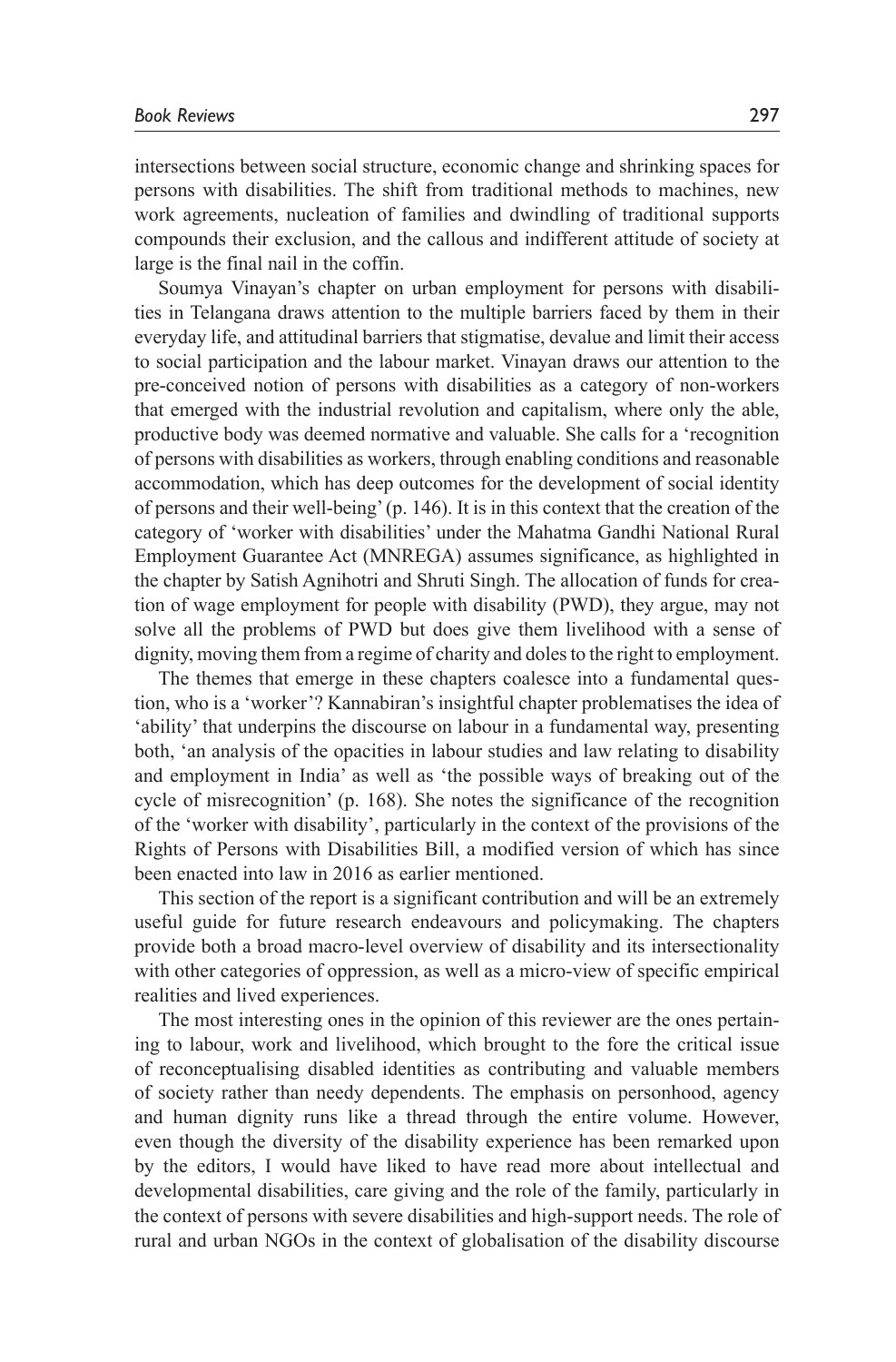and the interface between the healthcare system and disability are themes which need to be discussed further.

The second part of the report, titled 'Vulnerabilities, Precarity, and Social Development', comprises essays on the status of the elderly, housing, displacement, labour migration, caste and sanitation and financial inclusion. The chapter by K.S. James, T.S. Syamala and Supriya Verma provides a profile of India's rapidly rising elderly population with special reference to employment and income, social security, functional limitations and disabilities. Their acute economic dependence (particularly women) and the lack of adequate care provision are underscored. Almost exclusive reliance on informal familial supports increases the precarious situation of the elderly, and the authors make a case for the creation of a formal system of care giving and social security net. One of the crucial aspects of social development is decent housing for all. The chapter by Gautam Bhan and Anushree Deb highlights the lack of access of affordable and adequate housing particularly for poor and marginalised urban citizens, and extends the concept of 'housing shortage' to 'housing poverty'. The authors argue for a shift of policy emphasis from 'houses' to 'housing', wherein housing becomes an entitlement and a public good, and sustainable people-centric practices to achieve this end.

Subhash Gatade's rich, sociologically informed analysis of caste, untouchability and sanitation policy, with special reference to the Swacch Bharat programme, highlights how purely technical solutions are not sufficient to grapple with the fundamentally social problems of ritual pollution, untouchability and manual scavenging. Disconnect between a 'state perspective of development' and a 'community perspective of development' (p. 250) becomes apparent sharply in Sujit K. Mishra's analysis of displacement induced by mining. Mining communities are the people who bear the cost of development and are dispossessed by it. The author posits the concepts of 'equity' and 'intergenerational equity' such that a 'sustainable mining community' may be created. The chapter on women migrant workers from Kerala by Praveena Kodoth covers a wide canvas of family survival strategies, social structure and labour and migration policy. 'Official perspectives on migration within the country and across its borders are held together by caste, class and patriarchal interests' (p. 274). This reinforces their vulnerability and social disadvantage, thus impeding social development.

The last chapter in this section is an excellent discussion on financial inclusion by Tara Nair. She argues that financial inclusion cannot be delinked from the larger discourse on social inclusion, or merely become an exercise in opening bank accounts in the shortest possible time. Inclusion, she reminds us, implies the ability of the system to change in response to the needs of its vulnerable and excluded sections. It also involves putting in place appropriate institutional arrangements and allowing them the time and space to mature (p. 292). Prescient words indeed—in the light of the recent demonetisation policy of the current government and the rhetoric around 'cashless economy'. The final section of the volume is the Social Development Index in which Surajit Deb utilises recent data to construct social development indices for 29 state economies in India.